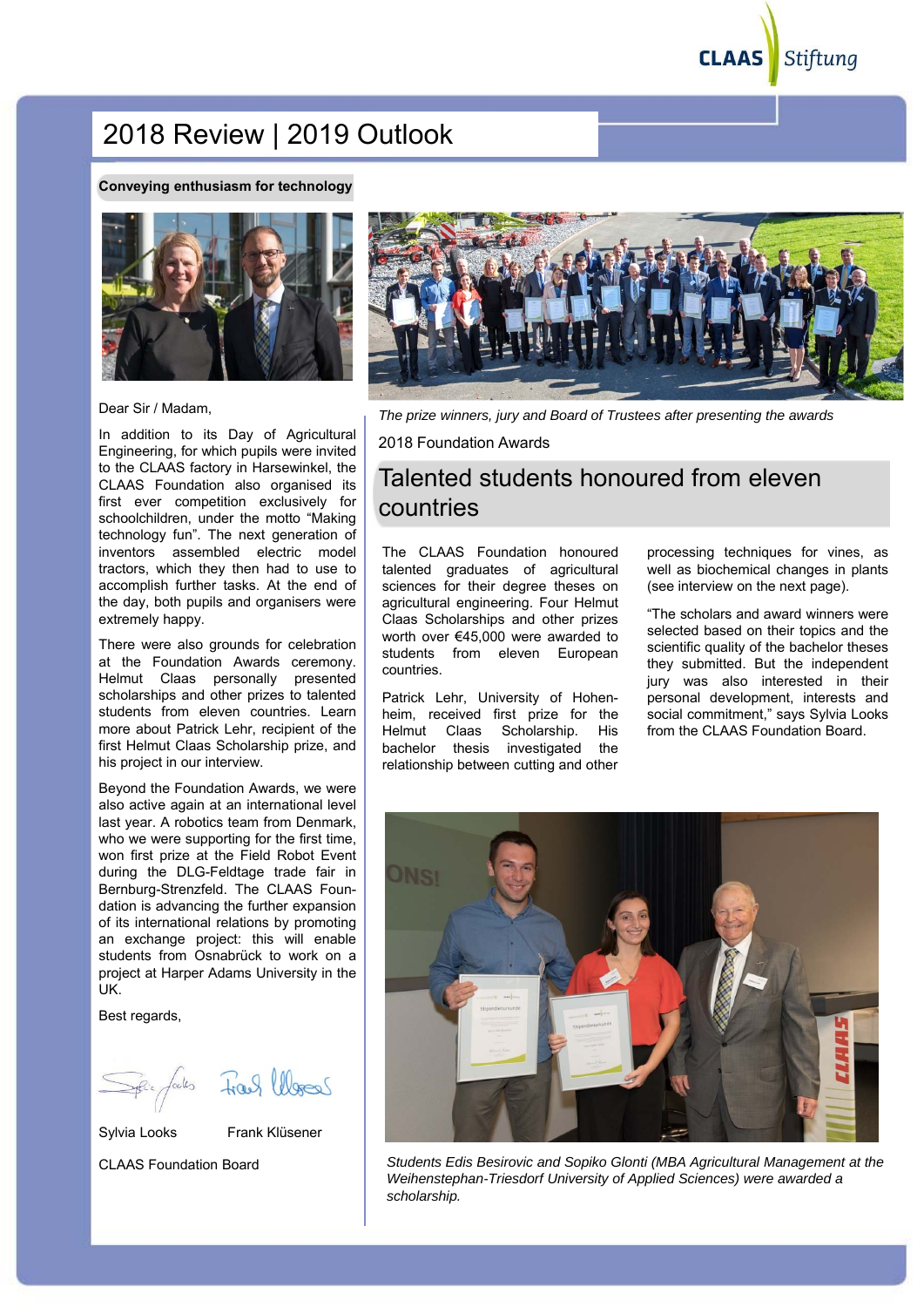

*At home in Palatinate: Patrick Lehr*

Winner of the 2018 Helmut Claas Scholarship

### An interview with Patrick Lehr

#### **What are you currently doing? What are you working on?**

I'm currently at the end of the first semester of my MSc Agricultural Sciences and Crop Production Systems course at the University of Hohenheim. My particular specialisms are stress physiology and product quality. I'm currently preparing for the next exam phase, which starts in February.

#### **Why did you decide to study agriculture?**

While at school, I'd already developed my interest in biology. I heard about the agricultural biology course at the University of Hohenheim and during my pre-study placement, I realised just how fascinating farming is and decided to study agricultural sciences.

#### **What is your family background? How did this influence your decision?**

As a small child, I spent a lot of time with my parents in our garden, where we grew fruit and vegetables, but my family does not own a farm.

#### **What do you like most about your degree programme?**

The agricultural sciences course at the University of Hohenheim is extremely varied. I have been particularly fascinated by plant science and crop production. My masters in agricultural sciences and crop production systems gives me the opportunity to do exactly what interests me most: a combination of fundamental research and applied problem solving for farming issues.

#### **How did you hear about the CLAAS Foundation and the Helmut Claas Scholarship?**

The agricultural engineering modules that I completed for my bachelor's degree also gave me the opportunity to attend lectures given by Prof Böttinger. During my second semester, Prof Böttinger also talked about the CLAAS Foundation and its funding programmes. After completing my bachelor's dissertation, I recalled this, sought more information about the foundation and came across the Helmut Claas Scholarship. This August, I was delighted to receive a positive response from the jury.

#### **How do you think farming will change in future?**

Land use both internationally and in Germany will alter due to climate change and fluctuating consumer demand. I believe that specialisation in new crops or particular product features, such as regionality, represents a great opportunity for Germany. Not only can new crops, such as soya, durum wheat or in favourable areas even figs, provide opportunities, but modern cultivation processes can also produce new varieties. Technical progress, with options such as artificial intelligence, will also play a major role in meeting the increasing demands on product quality.

#### **What are your plans after graduation?**

I expect to finish my masters in agricultural sciences in 2020. After graduation, I would like to start a PhD in order to focus more on scientific work. By giving lectures, I want to share information about farming topics and my motivation for research. When I started studying, my aim was always to be involved in science and to focus on scientific issues after I graduated.

#### **What interests you besides farming and agricultural engineering?**

In my spare time, I enjoy being with my parents, girlfriend and mates. I also like spending time in the picturesque Palatinate region, my home state, where I often walk through the vineyards and consider the various management strategies. I like working with vines, even in my spare time. I also enjoy travelling and discovering different cultures, attending motorsport events and practising iudo.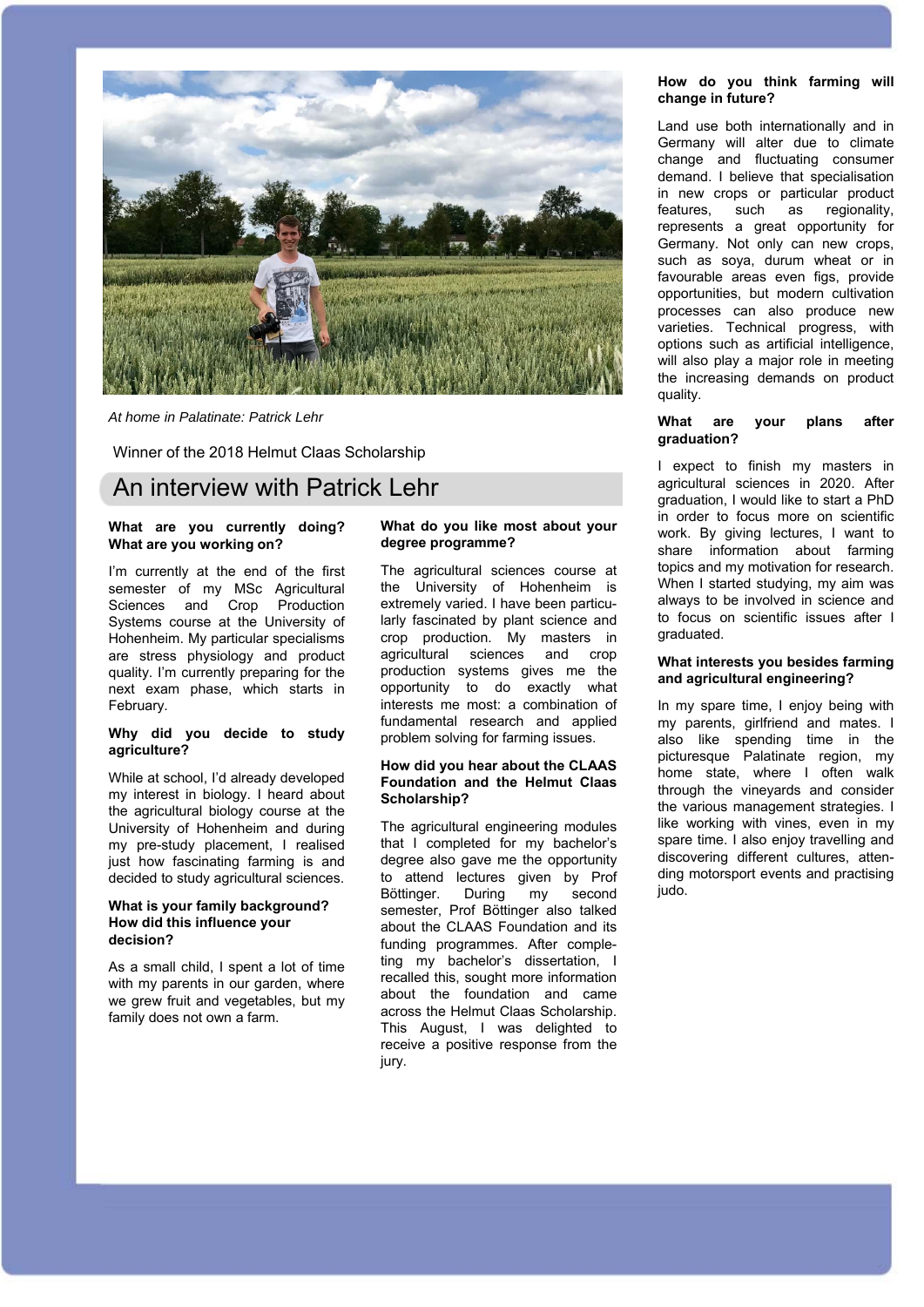#### Field Robot Event 2018

### Denmark leads the field

The Maize Runners team from the Technical University of Denmark earned first place at the Field Robot Event 2018. "We sponsored the team for the first time and are delighted with its success," says Frank Klüsener from the CLAAS Foundation Board. During the annual competition, teams of students from around the world send their self-designed robots into the fields, where they have to navigate the rows of crops and solve other tasks, such as locating objects.



*First place at the Field Robot Event: the Maize Runners from Denmark*

#### Mini-tractor competition

## Making technology fun

The CLAAS Foundation organised its first inter-school competition and challenged the young inventors' technical skills using mini-tractors. A total of eight teams from seven schools in Lower Saxony took part in the competition. In the run-up to the competition, each school received class sets containing 20 metal tractors kits which were assembled during lessons.

"Some secondary schools in Lower Saxony have already introduced engineering as a subject from Year 5 onwards. Engineering should be fun and you have the most fun working with others," says Sylvia Looks from the CLAAS Foundation Board. In first place was Langen I secondary school. Schule am Auetal/Ahlerstedt took second place and Gesamtschule Emsland came third. As a prize, the winning teams were each awarded tickets to a science museum, as well as a small grant for their class fund.

The competition took place at CLAAS Weser Ems GmbH in Neerstedt, which as well as hosting the event, also provided a supporting programme. This allowed the pupils to ride on real agricultural machinery and experience agricultural engineering on a larger scale.



*Pupils and their electric tractors competed in three events: the slalom, an obstacle course and an assembly task.*